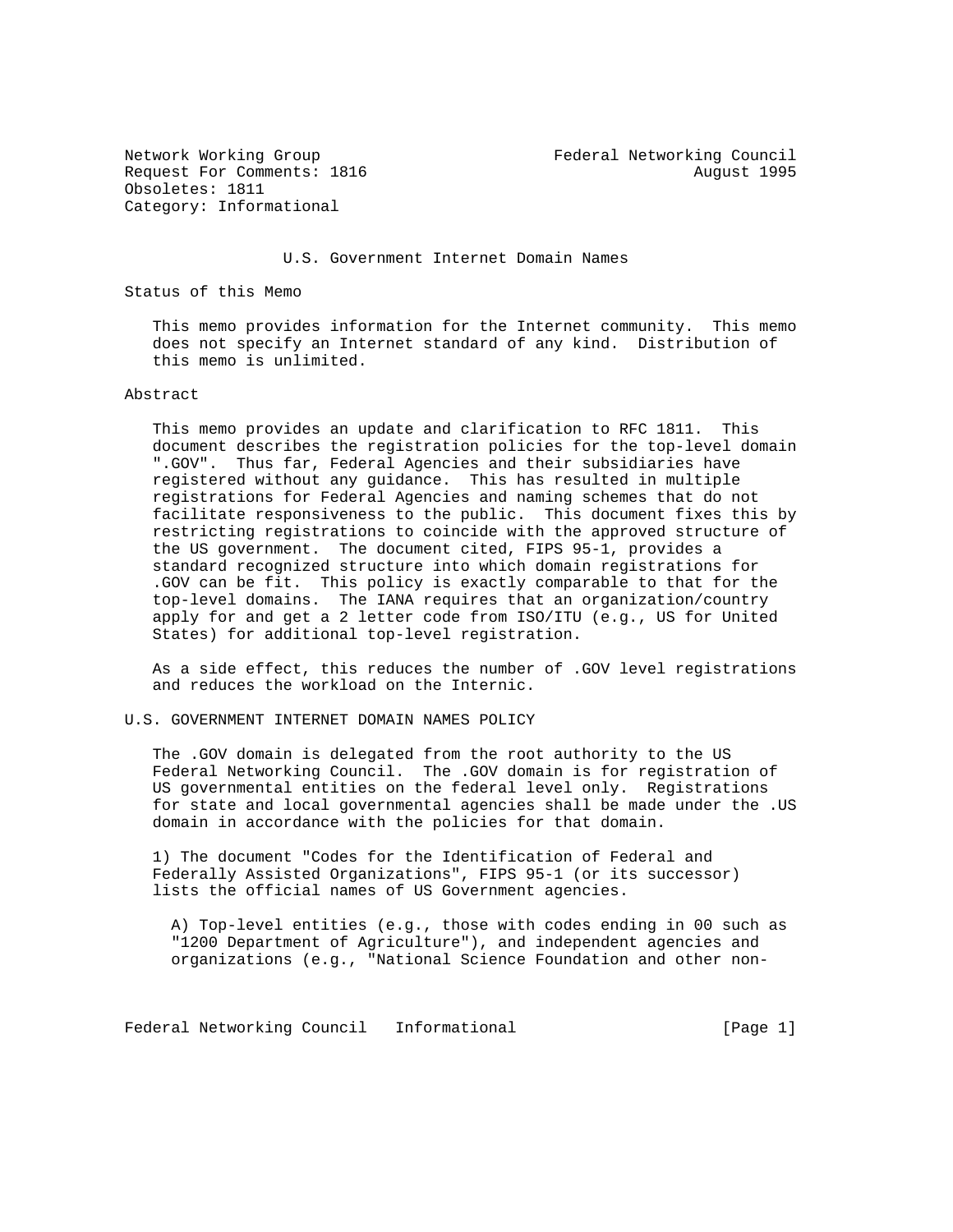indented listings unless prohibited below) as listed in this document are eligible for registration directly under .GOV.

 B) Autonomous law enforcement components of top-level entities (e.g., "Federal Bureau of Investigation", "Secret Service", "Coast Guard") are also eligible for registration.

 C) Cross-agency collaborative organizations (e.g., "Federal Networking Council", "Information Infrastructure Task Force") are eligible for registration under .GOV upon presentation of the chartering document and are the only non-FIPS-listed organizations eligible for registration under .GOV.

 D) Subsidiary, non-autonomous components of top-level or other entities are not eligible for separate registration. International organizations listed in this document are NOT eligible for registration under .GOV.

 E) Organizations listed as "Federally Aided Organizations" are not eligible for registration under .GOV and should register under .ORG or other appropriate top-level domain.

 F) Organizations subsidiary to "Department of Defense" must register under the ".MIL" domain via the Defense Data Network Network Information Center - contact registrar@nic.ddn.mil.

 The only standard exceptions to these rules are changes to governmental structure due to statutory, regulatory or executive directives not yet reflected in the above document. The requesting agency should provide documentation in one of the above forms to request an exception. Other requests for exception should be referred to the Federal Networking Council.

 2) A domain name should be derived from the official name for the organization (e.g., "USDA.Gov" or "Agriculture.GOV".) The registration shall be listed in the registration database under the

 official name (per FIPS 95-1) for the organization or under the name in the chartering document.

 3) Only ONE registration and delegation shall be made per agency. The .GOV registration authority shall provide registrations on a first-come first-served basis. It is an individual agency matter as to which portion of the agency is responsible for managing the domain space under a delegated agency domain.

 4) Those agencies and entities that have multiple registrations under .GOV may retain them for a maximum of 3 years from the publication

Federal Networking Council Informational [Page 2]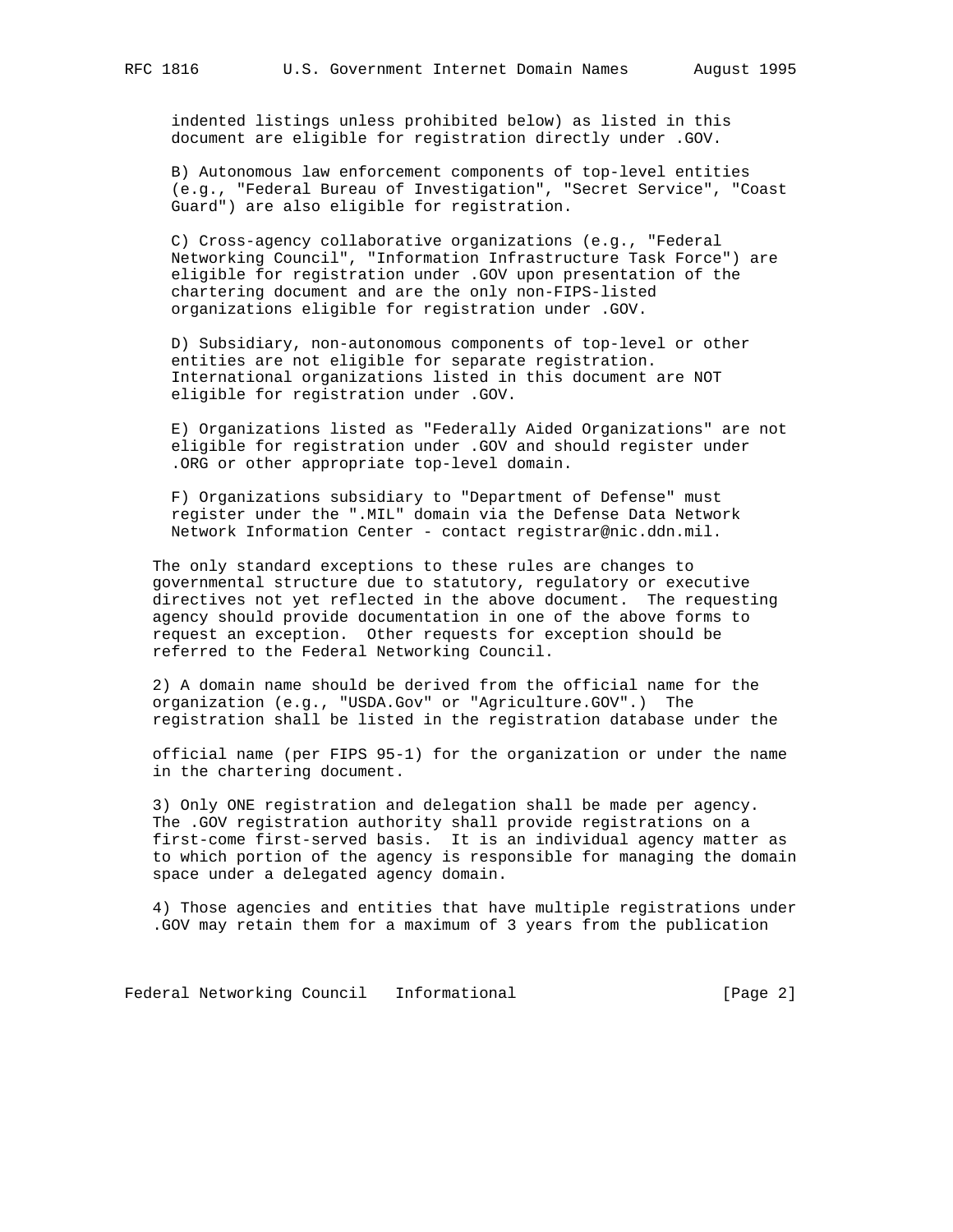date of this document. Within 6 months after the publication of this document, one permanent domain must be selected for the agency. The other (auxiliary) domains must cease further sub-delegations and registrations at this time. As of 1 year after the publication of this document, the auxiliary domains will become undelegated and will revert to the control of the .GOV owner. As of 2 years after the publication of this document, all registrations in the auxiliary domains must be mirrored in the permanent domain and those names should be used where possible. At the 3 year point, all auxiliary domain registrations will be deleted.

 5) Those agencies and entities already registered in .GOV but not listed in FIPS 95-1 (e.g., DOE labs, state entities) may retain their registration within the constraint of the single registration rule (see para 4). No further non-FIPS-listed registrations will be made. State and local entities are strongly encouraged to re-register under .US, but this is not mandatory.

#### References

- [1] Federal Information Processing Standards Publication 95-1 (FIPS PUB 95-1, "Codes for the Identification of Federal and Federally Assisted Organizations", U.S. Department of Commerce, National Institute of Standards and Technology, January 4, 1993.
- [2] Postel, J., "Domain Name System Structure and Delegation", RFC 1591, USC/Information Sciences Institute, March 1994.

### Addendum

### CLARIFICATION

 \* All current registrations in .GOV are grandfathered and do NOT require re-registration with the exception of duplicate registrations for the SAME organization at the same level. E.g., two registrations which represent the Department of Transportation would be duplicates; registrations for each of the Department of Transportation and the FAA would not (The FAA is an autonomous component contained within the DOT).

 \* The policy requires resolution of all duplicate registrations within the next three years.

 \* Local and state agencies registered under the ".GOV" domain may remain there. However, they are strongly encouraged to transfer to the US domain.

\* Cross-agency collaborative efforts may register under ".ORG" or

Federal Networking Council Informational [Page 3]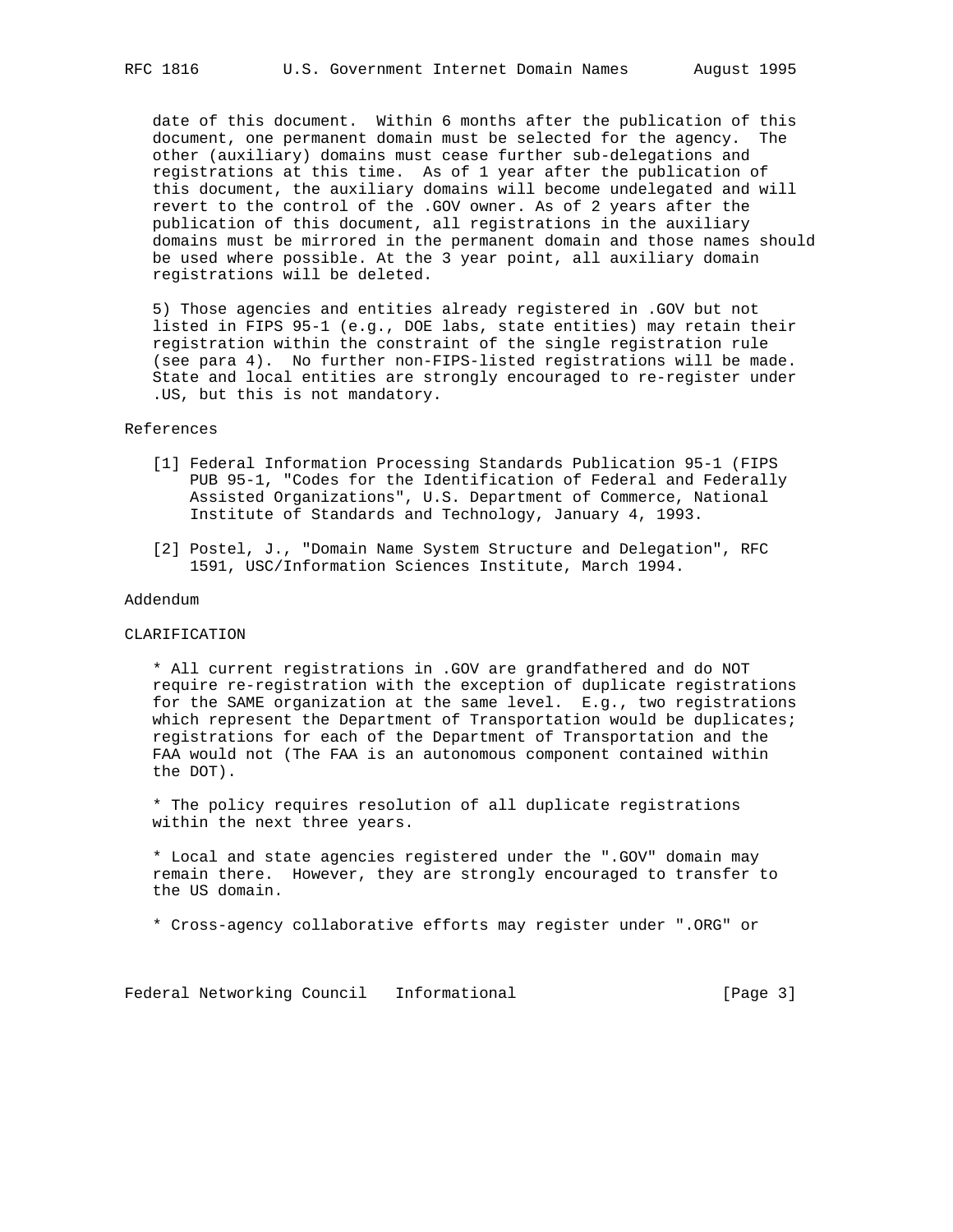".US" as an alternative to asking for an exception to the policy.

FREQUENTLY ASKED QUESTIONS / ANSWERS

EXISTING .GOV REGISTRATIONS

 Q. What are examples of FIPS-95-1 Departments possessing duplicate top level domain names, and what guidance has been given to them regarding these names?

 A. Examples of FIPS-95-1 Departments with duplicate DNS' include "STATE.GOV" and "LABOR.GOV". These departments have six months to determine which name is permanent and which is auxiliary and three years to drop the auxiliary registration.

 Q. Currently, our services are defined as www.cdc.gov, ftp.cdc.gov, and gopher.cdc.gov. Does this proposal mean that our names will now be: www.ntb.ops.cdc.phs.dhhs.gov, etc or at a minimum: www.cdc.phs.dhhs.gov, ftp.cdc.phs.dhhs.gov, and gopher.cdc.phs.dhhs.gov?

 A. In the case of CDC, NIST, NIH, FDA, and the numerous other non- FIPS-95-1 agencies registered with ".GOV" domains, there will be no changes. The existing DNSs of these agencies are grandfathered under this policy. In addition, the policy effects only the domains allowed to be registered directly under .GOV; further delegations are under the control of the subdomain owner. For the above, assuming the HHS subdomain owner concurs, there is no problem with the HHS registering "cdc.dhhs.gov" as a subdomain of "dhhs.gov".

Q. How will registrations by Federal Laboratories be addressed?

 A. The existing domain names will be grandfathered, i.e., LBL.GOV. Any new registrations will generally be within the domain of the sponsoring agency (and subject to that agencies policies), within the .US domain as a geographic entity, or within the .ORG domain.

 Q. What are some examples of state government agencies registered under ".GOV" domain? Will they need to change their DNS?

 A. Examples of cities and states that originally registered under the ".GOV" include:

 WA.GOV Department of Information Services, State of Washington LA.GOV Bureau of Sanitation, City of Los Angeles

Federal Networking Council Informational [Page 4]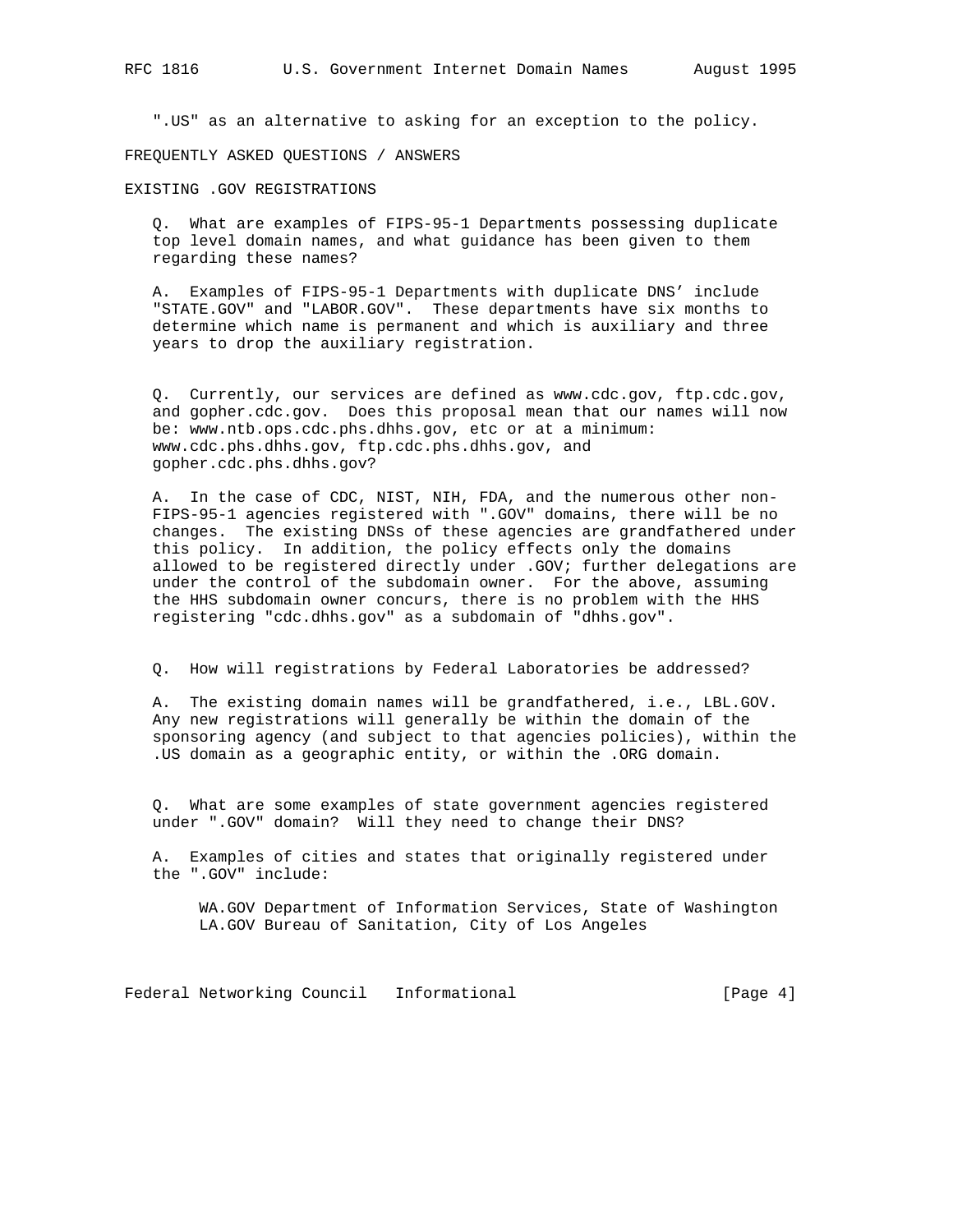These entities are strongly encouraged to reregister in the ".US" domain but this is NOT mandatory. No further state and local agencies will be registered under .GOV.

 Q. It is not in anyone's best interest to name things by organizational boundaries as these things change. Internet domain names and host names, once defined and used, become so widely distributed that they become virtually impossible to change. Organizational structure changes but not the underlying networking structure.

 A. The policy does not require organizations to change their names once established, but individual agency policies may. The DNS system contains some capabilities to assist in name transition - the CNAME record provides a capability for cross-domain aliases which can be used to ease a transition between one name space and another. As noted in the clarifications, naming and subdomain conventions WITHIN an agency or department DNS delegation are solely the province of that entity.

 Q. How can two entities have the same name registered? How does this apply to NIH.GOV, FDA.GOV, and CDC.GOV, all of which are large components of DHHS/PHS? NCIFCRF.GOV is a component of NIH. Does it have to change? I don't understand how a distinction is made if some are grandfathered and some are not.

 A. US-STATE.GOV and STATE.GOV for example. The problem is actually one entity with two names. NIH.GOV and FDA.GOV represent separate entities (albeit within DHHS). If there were an NIH.GOV and an NIH- EAST.GOV for example, NIH would have to eliminate one of them (probably moving NIH-EAST.GOV to EAST.NIH.GOV).

 Q. How much is the taxpayer being asked to spend to alter tens of thousands of existing computer and telecommunications systems to support RFC 1816?

 A. There are currently less that half-a-dozen duplicate DNS names at the FIPS-95-1 level which will need to be changed. Given the fact that this will be accomplished over the next three years, the costs should be minimal.

Federal Networking Council Informational [Page 5]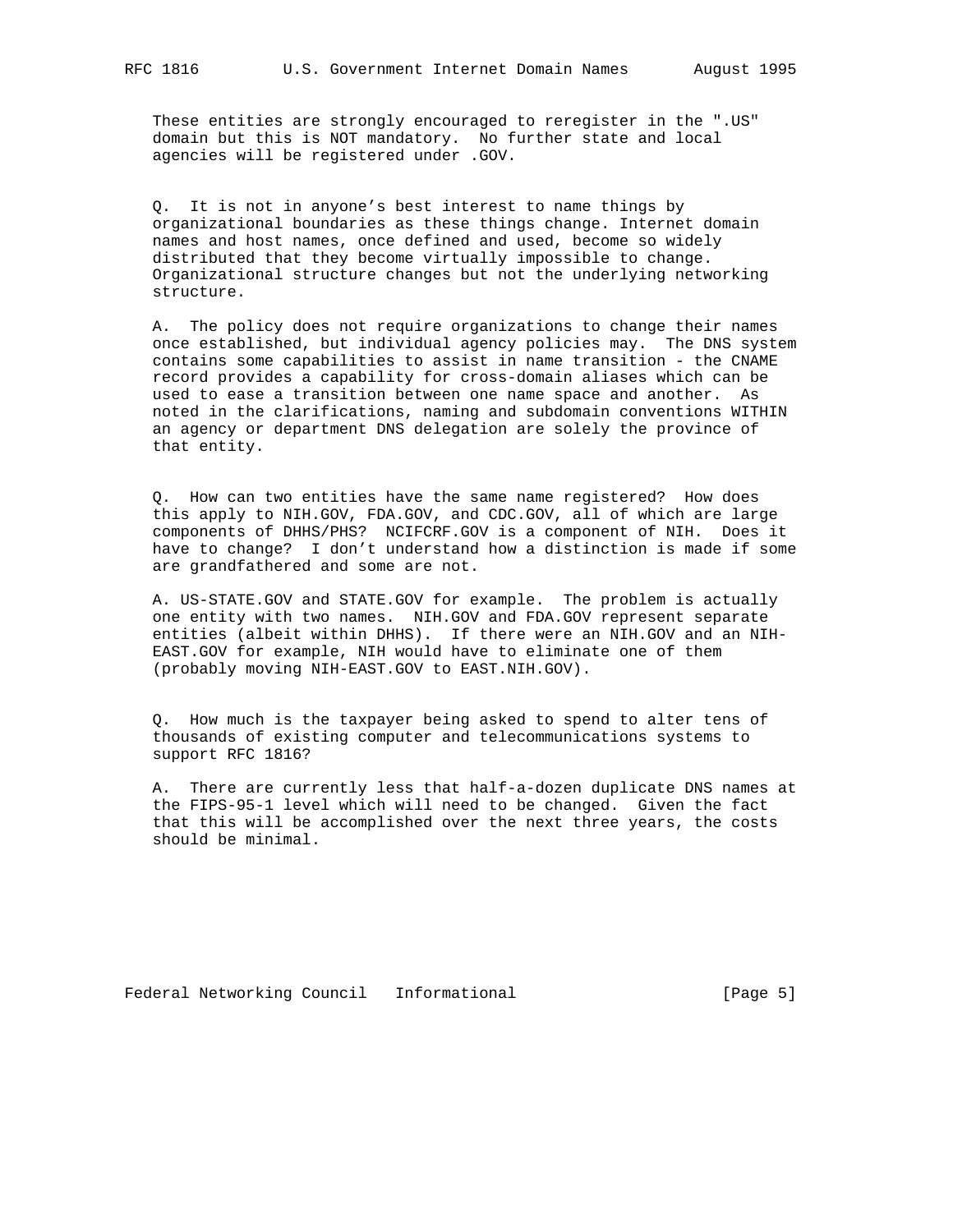## CROSS-AGENCY COLLABORATIONS

 Q. An organization maintains a domain name which represents a cross-agency community, IC.GOV, which represents members of the intelligence community. As a cross-agency collaborative effort, does the domain have to be reregistered?

 A. The policy states that "Cross-agency collaborative organizations (e.g., "Federal Networking Council", "Information Infrastructure Task Force") are eligible for registration under .GOV upon presentation of the chartering document and are the only non-FIPS-listed organizations eligible for registration under .GOV." "IC.GOV" however, is grandfathered since it is an existing domain. Nevertheless, it would be appropriate to provide a copy of the chartering document to the FNC for the record. This would ease future changes to the IC.GOV domain if necessary.

FUTURE .GOV REGISTRATIONS

 Q. Top level domains are roughly equivalent to the cabinet-level agencies identified in FIPS-95-1. What will happen if non-FIPS-95-1 entities apply for the ".GOV" registration in the future?

 A. The Internic will use RFC 1816 as guidance and will not grant the ".GOV" to any new entity which is not listed in the FIPS-95-1 or which has not been granted an exception status by the FNC Executive Committee.

 Q. Suppose NIH were moved to a new Dept. of Science? Would our domain name have to be changed?

 A. NIH.GOV is grandfathered under the existing policy and would not change. The "Department of Science" under its own policies may require you to re-register though.

# FNC INTENT

 Q. It is unclear how this will policy will facilitate access by the public to our information, especially since most of the public doesn't know our organizational structure or that CDC is part of DHHS/PHS.

 A. The policy attempts to avoid confusion as an increasing number of entities register under the ".GOV" domain and to transfer authority and responsibility for domain name space to the appropriate agencies and away from a centralized authority. For facilitating access, various tools and capabilities are coming into use on the Internet

Federal Networking Council Informational 1999 (Page 6)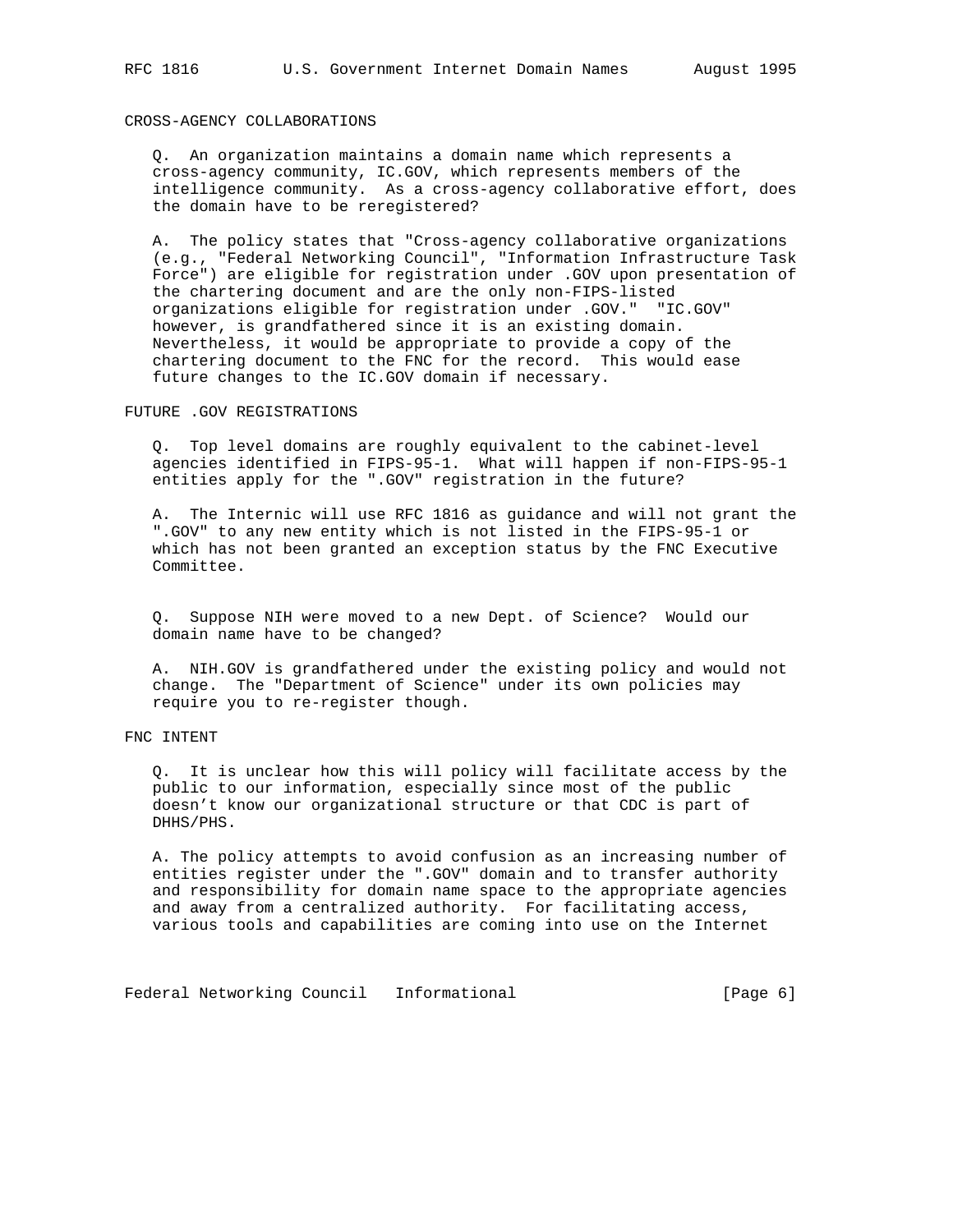all the time. Most of these tools provide a fairly strong search capability which should obviate most concerns of finding resources based on domain names.

 Q. Section 1D of RFC 1816 unfairly constrains the organizations within the .gov domain in stark contrast to Section 1F which grants .mil domain organizations full freedom to operate subdomains in any manner chosen.

 A. The Federal Networking Council has jurisdiction over the ".GOV" domain names; ".MIL" domain names fall within the jurisdiction of the Department of Defense. The .MIL domain has had a written policy delimiting which DOD agencies get registered directly under .MIL since about 1987 when the DNS first started to come into use. Individual agencies under the .MIL domain (e.g., AF.MIL/US Air Force) are responsible for setting policy within their domains and for registrations within those domains. This is exactly equivalent to the .GOV domain - an individual agency (e.g., Treasury.GOV/Dept of Treasury) may and should set policy for subregistrations within their domain.

 Q. Section 1B identifies several law enforcement agencies as being "autonomous" for the purposes of domain registration. What is the selection criteria for an "autonomous law enforcement" agency? For instance, the Internal Revenue Service (IRS) is responsible for law enforcement as is the Bureau of Alcohol, Tobacco, and Firearms (ATF).

 A. The selection criteria for "law enforcement agency" is based on primary mission. A case could be made for either or both of these being law enforcement agencies, although the IRS' primary mission is tax revenue collection and has few armed officers relative to its size. An "autonomous" agency is one with mission and role distinct and (possibly) separate from its containing department. Unfortunately, 95-1 does not do a good job of identifying "autonomous" entities. In the event of problems with registration, ask the registrar to get a ruling from the FNC.

Federal Networking Council Informational [Page 7]